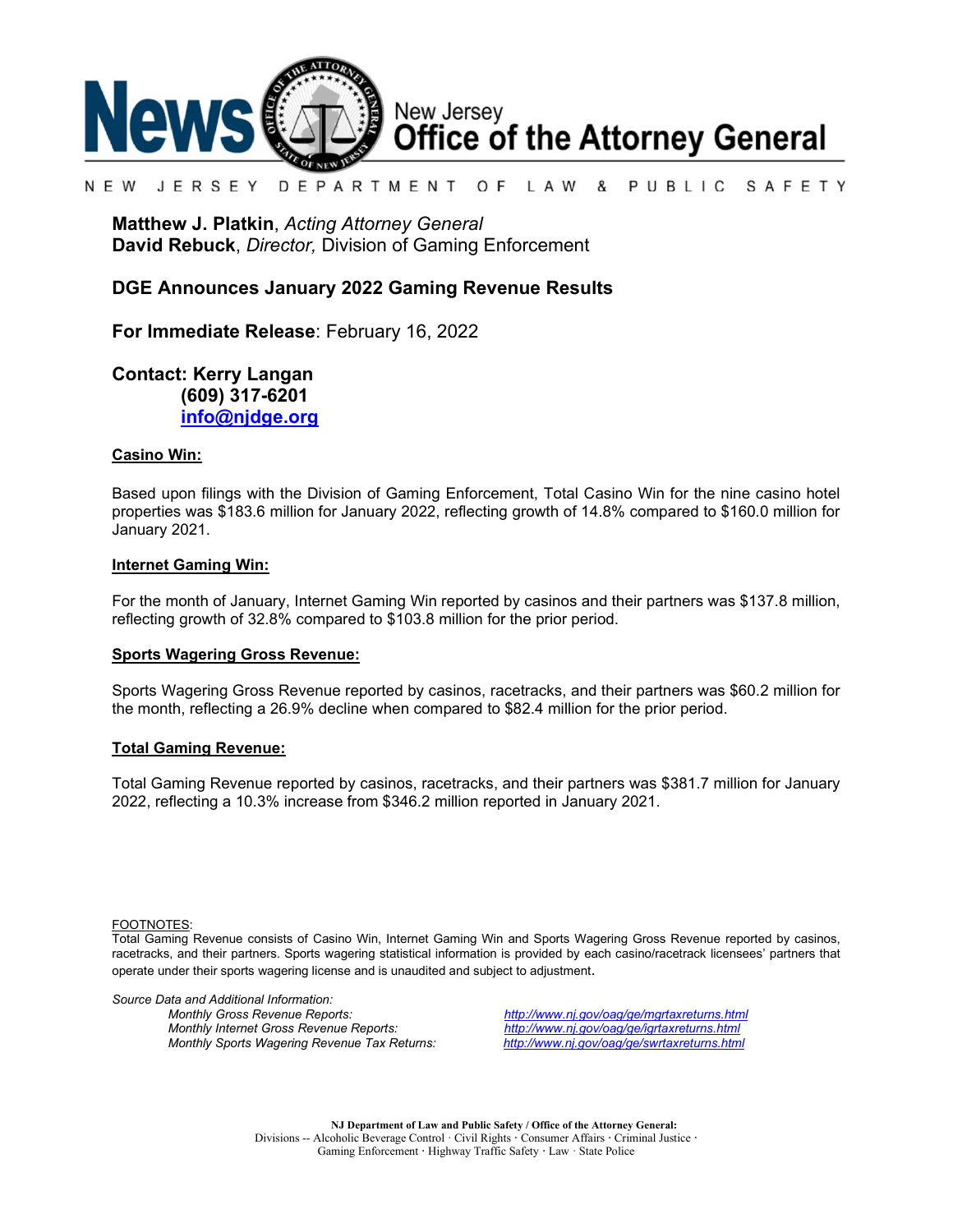# **JANUARY 2022 STATISTICS**

| <b>JANUARY</b>                 |                |                                                 |                           |                                              |                           | Increase (Decrease) |        |
|--------------------------------|----------------|-------------------------------------------------|---------------------------|----------------------------------------------|---------------------------|---------------------|--------|
|                                |                | 2022                                            |                           | 2021                                         |                           | \$                  | $\%$   |
| <b>Slot Machine Win</b>        | $\mathfrak{L}$ | 129,059,017                                     | $\mathfrak{L}$            | 113,296,063                                  | $\boldsymbol{\mathsf{S}}$ | 15,762,954          | 13.9   |
| <b>Table Game Win</b>          |                | 54,582,750                                      |                           | 46,714,566                                   |                           | 7,868,184           | 16.8   |
| Casino Win                     |                | 183,641,767                                     |                           | 160,010,629                                  |                           | 23,631,138          | 14.8   |
| Peer-to-Peer                   |                | 2,557,789                                       |                           | 2,744,291                                    |                           | (186, 502)          | (6.8)  |
| <b>Other Authorized Games</b>  |                | 135,291,927                                     |                           | 101,027,021                                  |                           | 34,264,906          | 33.9   |
| Internet Gaming Win            |                | 137,849,716                                     |                           | 103,771,312                                  |                           | 34,078,404          | 32.8   |
| <b>Sports Wagering Revenue</b> |                | 60,195,902                                      |                           | 82,370,277                                   |                           | (22, 174, 375)      | (26.9) |
| <b>Total Gaming Revenue</b>    |                | 381,687,385                                     | S.                        | 346, 152, 218                                | \$                        | 35,535,167          | 10.3   |
|                                |                |                                                 |                           |                                              |                           |                     |        |
|                                |                | <b>Additional Tax Information</b>               |                           |                                              |                           |                     |        |
|                                |                | Casino IATs<br>and 1.25% Tax<br>Obligations (a) |                           | Racetrack<br>Economic<br>Development Tax (b) |                           |                     |        |
| January 2022                   | \$             | 5,981,204                                       | $\boldsymbol{\mathsf{S}}$ | 519,790                                      |                           |                     |        |

(a) Casino IAT Obligations reflect 1.25% of casino gross revenue and 2.5% of Internet gross revenue. Also,

there is a 1.25% Additional Tax on Retail sports wagering gross revenue and Internet sports wagering gross revenue. (b) Economic Development Tax reflects 1.25% of racetrack licensees' sports wagering gross revenue and

Internet sports wagering gross revenue.

As of February 16, 2022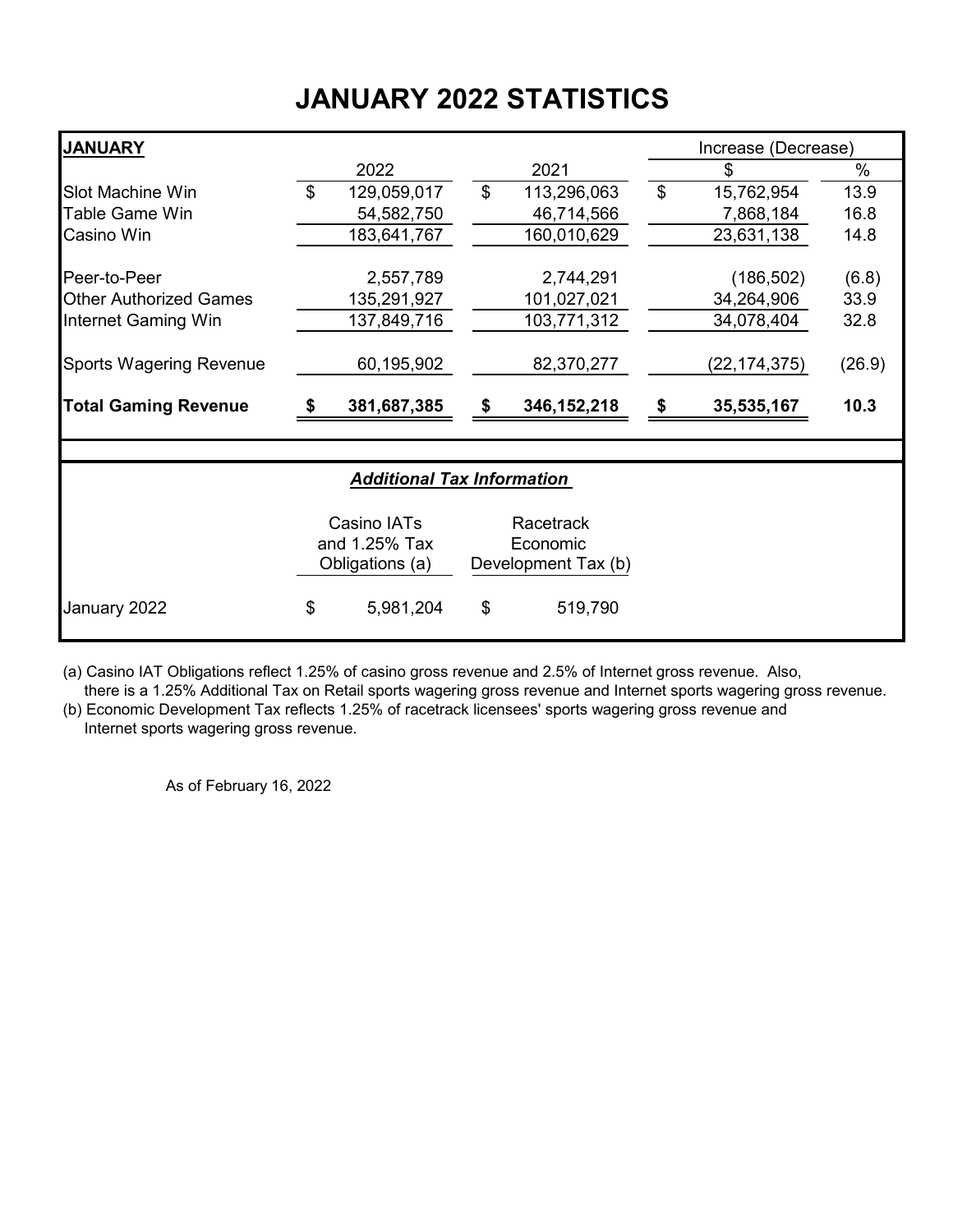|                               |    |                          | <b>CASINO WIN</b>        |             |      |             | <b>INTERNET GAMING WIN</b> |                         |     | <b>SPORTS WAGERING REVENUE (a)</b> |    |              | <b>TOTAL GAMING REVENUE</b> |    |               |    |               |                                |
|-------------------------------|----|--------------------------|--------------------------|-------------|------|-------------|----------------------------|-------------------------|-----|------------------------------------|----|--------------|-----------------------------|----|---------------|----|---------------|--------------------------------|
| <b>Casino Licensees</b>       |    | 2022                     | 2021                     | %<br>Change |      | 2022        | 2021                       | $\frac{0}{0}$<br>Change |     | 2022                               |    | 2021         | $\frac{9}{6}$<br>Change     |    | 2022          |    | 2021          | $\frac{0}{0}$<br><b>Change</b> |
| Bally's                       | \$ | 8,783,616                | \$<br>8,608,109          | 2.0         | \$   | 1,203,793   | \$                         | n/a                     | \$  | 29,200                             | \$ | 107,392      | n/a                         | \$ | 10,016,609    | \$ | 8,715,501     | 14.9                           |
| Borgata                       |    | 48,396,497               | 38,244,618               | 26.5        |      | 39,108,303  | 28,709,280                 | 36.2                    |     | 4,853,033                          |    | 8,460,785    | n/a                         |    | 92,357,833    |    | 75,414,683    | 22.5                           |
| Caesars                       |    | 16,000,610               | 15,521,071               | 3.1         |      |             |                            | n/a                     |     | 5,486                              |    | 567,767      | n/a                         |    | 16,006,096    |    | 16,088,838    | (0.5)                          |
| Caesars Interactive NJ        |    | $\overline{\phantom{a}}$ | $\sim$                   | n/a         |      | 10,045,743  | 7,387,065                  | 36.0                    |     | $\overline{\phantom{a}}$           |    | $\sim$       | n/a                         |    | 10,045,743    |    | 7,387,065     | 36.0                           |
| Golden Nugget                 |    | 10,411,133               | 9,959,570                | 4.5         |      |             |                            | n/a                     |     | 5,415                              |    | 148,675      | n/a                         |    | 10,416,548    |    | 10,108,245    | 3.1                            |
| <b>GNOG</b>                   |    | $\overline{\phantom{a}}$ | $\sim$                   | n/a         |      | 36,485,877  | 31,187,836                 | 17.0                    |     | (34, 623)                          |    | 176,199      | n/a                         |    | 36,451,254    |    | 31,364,035    | 16.2                           |
| <b>Hard Rock</b>              |    | 34,732,681               | 26,621,883               | 30.5        |      | 6,447,054   | 5,636,012                  | 14.4                    |     | 1,181,776                          |    | 1,316,091    | n/a                         |    | 42,361,511    |    | 33,573,986    | 26.2                           |
| Harrah's                      |    | 17,388,034               | 14,676,395               | 18.5        |      |             | $\sim$                     | n/a                     |     | 149,791                            |    | 262,869      | n/a                         |    | 17,537,825    |    | 14,939,264    | 17.4                           |
| Ocean Casino                  |    | 24, 141, 729             | 20,465,558               | 18.0        |      | 1,907,261   | 970,679                    | 96.5                    |     | 371,131                            |    | 4,565,254    | n/a                         |    | 26,420,121    |    | 26,001,491    | 1.6                            |
| Resorts                       |    | 9,249,743                | 10,353,311               | (10.7)      |      | $\sim$      | $\sim$                     | n/a                     |     | 272,773                            |    | 221,309      | n/a                         |    | 9,522,516     |    | 10,574,620    | (9.9)                          |
| <b>Resorts Digital</b>        |    |                          |                          | n/a         |      | 33,023,836  | 22,838,525                 | 44.6                    |     | 10,166,691                         |    | 15,739,646   | n/a                         |    | 43,190,527    |    | 38,578,171    | 12.0                           |
| Tropicana                     |    | 14,537,724               | 15,560,114               | (6.6)       |      | 9,627,849   | 7,041,915                  | 36.7                    |     | 1,619,047                          |    | 163,432      | n/a                         |    | 25,784,620    |    | 22,765,461    | 13.3                           |
| <b>Total: Casino Industry</b> |    | 183,641,767              | \$160,010,629            | 14.8        | - \$ | 137,849,716 | \$<br>103,771,312          | 32.8                    | SS. | 18,619,720                         |    | \$31,729,419 | (41.3)                      |    | \$340,111,203 |    | \$295,511,360 | 15.1                           |
| <b>Racetrack Licensees</b>    |    |                          |                          |             |      |             |                            |                         |     |                                    |    |              |                             |    |               |    |               |                                |
| <b>Freehold Raceway</b>       |    |                          | $\overline{\phantom{a}}$ | n/a         |      |             | $\sim$                     | n/a                     |     | 2,605,488                          |    | 160,984      | n/a                         |    | 2,605,488     |    | 160,984       | 1518.5                         |
| Meadowlands                   |    | $\overline{\phantom{a}}$ | $\sim$                   | n/a         |      | $\sim$      | $\sim$                     | n/a                     |     | 38,394,413                         |    | 46,803,138   | n/a                         |    | 38,394,413    |    | 46,803,138    | (18.0)                         |
| <b>Monmouth Park</b>          |    | $\overline{\phantom{a}}$ | $\sim$                   | n/a         |      |             | $\sim$                     | n/a                     |     | 576,281                            |    | 3,676,736    | n/a                         |    | 576,281       |    | 3,676,736     | (84.3)                         |
| <b>Grand Total</b>            | S. | 183,641,767              | \$160,010,629            | 14.8        | \$   | 137,849,716 | \$ 103,771,312             | 32.8                    |     | \$60,195,902                       |    | \$82,370,277 | (26.9)                      | \$ | 381,687,385   |    | \$346,152,218 | 10.3                           |

(a) Due to the volatility of sports wagering gross revenue on an individual basis, the percentage growth or decline is measured only by casino total and industry total (including racetracks).

### **MONTHLY COMPARISON FOR THE MONTH ENDED JANUARY 2022 VERSUS 2021**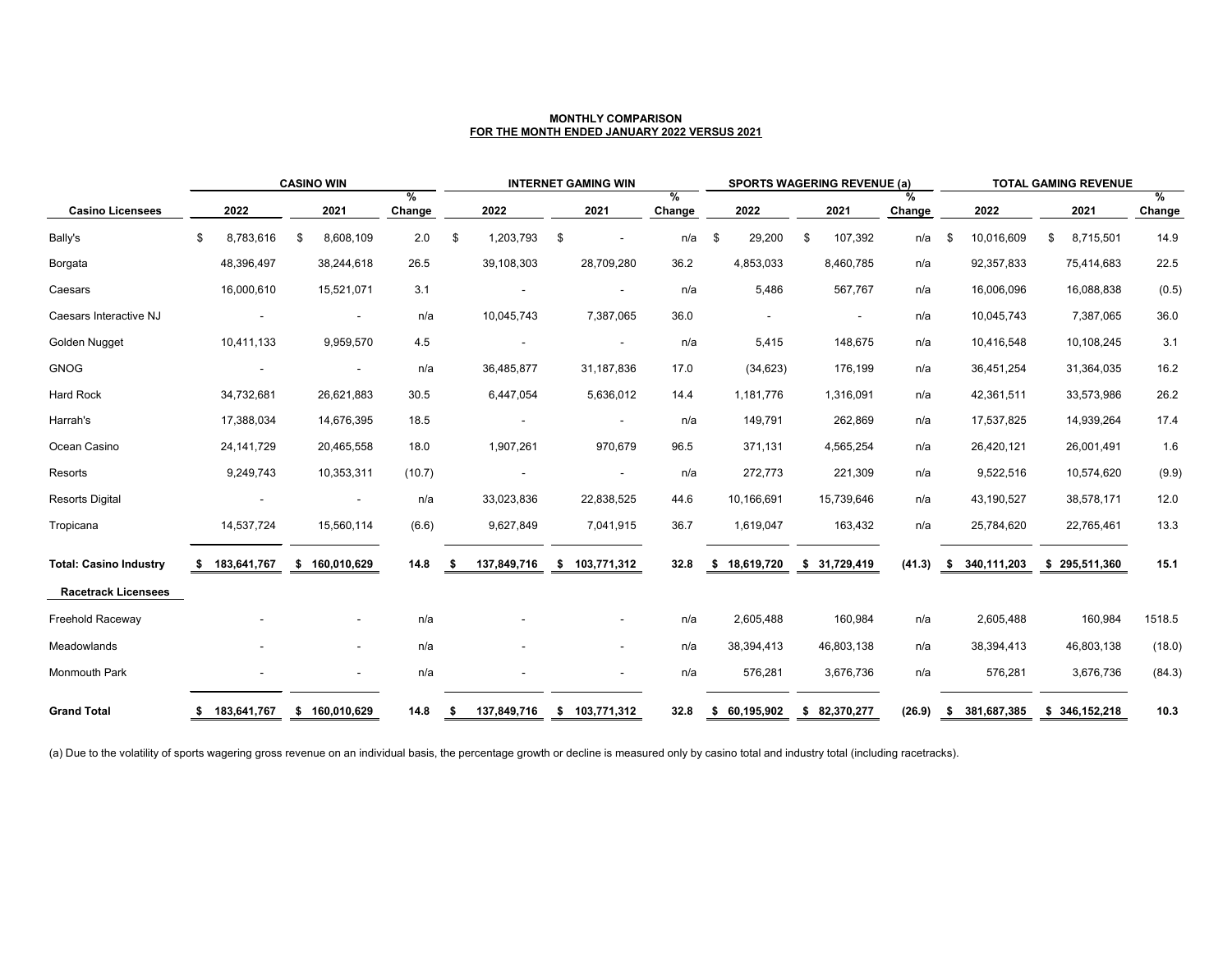# **Gross Revenue Tax, Internet Gross Revenue Tax and Sports Wagering Gross Revenue Tax Information**

|                         | FOR THE MONTH ENDED JANUARY 2022 |                             |                                             |                                      |                    |  |  |  |  |
|-------------------------|----------------------------------|-----------------------------|---------------------------------------------|--------------------------------------|--------------------|--|--|--|--|
|                         | 8%<br>Gross<br>Revenue Tax       | 8.5%<br>Sports Wager<br>Tax | 15%<br><b>Internet Gross</b><br>Revenue Tax | 13%<br>Internet<br><b>Sports Tax</b> | TOTAL (a)          |  |  |  |  |
| Bally's                 | 530,119                          | 2,482                       | 188,671                                     |                                      | 721,272            |  |  |  |  |
| <b>Borgata</b>          | 3,225,203                        |                             | 5,886,330                                   | 967,127                              | 10,078,660         |  |  |  |  |
| Caesars                 | 1,060,703                        | 11,912                      |                                             |                                      | 1,072,615          |  |  |  |  |
| Caesars Interactive NJ  |                                  |                             | 1,507,645                                   |                                      | 1,507,645          |  |  |  |  |
| Golden Nugget           | 371,035                          | 460                         |                                             |                                      | 371,495            |  |  |  |  |
| <b>GNOG</b>             |                                  |                             | 5,473,662                                   |                                      | 5,473,662          |  |  |  |  |
| <b>Hard Rock</b>        | 2,364,126                        | 5,462                       | 967,058                                     | 137,873                              | 3,474,519          |  |  |  |  |
| Harrah's                | 1,186,543                        | 12,736                      |                                             |                                      | 1,199,279          |  |  |  |  |
| Ocean Casino            | 1,658,267                        | 12,047                      | 286,830                                     | 29,797                               | 1,986,941          |  |  |  |  |
| Resorts                 | 406,209                          | 23,186                      |                                             |                                      | 429,395            |  |  |  |  |
| <b>Resorts Digital</b>  |                                  |                             | 4,962,655                                   | 1,322,676                            | 6,285,331          |  |  |  |  |
| Tropicana               | 945,326                          | 18,754                      | 1,444,177                                   | 173,556                              | 2,581,813          |  |  |  |  |
| <b>Casino Total</b>     | \$11,747,531                     | 87,039<br>\$                | 20,717,028<br>$\boldsymbol{\mathsf{\$}}$    | \$2,631,029                          | 35, 182, 627<br>\$ |  |  |  |  |
| <b>Freehold Raceway</b> |                                  | 13,703                      |                                             | 318,503                              | 332,206            |  |  |  |  |
| Meadowlands             |                                  | 249,630                     |                                             | 4,609,549                            | 4,859,179          |  |  |  |  |
| <b>Monmouth Park</b>    |                                  |                             |                                             | 109,653                              | 109,653            |  |  |  |  |
| <b>Racetrack Total</b>  | \$                               | 263,333<br>\$               | \$                                          | \$5,037,705                          | 5,301,038<br>\$    |  |  |  |  |
| <b>Grand Total</b>      | \$11,747,531                     | 350,372<br>\$               | 20,717,028<br>\$                            | \$7,668,734                          | 40,483,665<br>\$   |  |  |  |  |

(a) Total Gross Revenue Taxes reflect: (1) 8% tax on Casino Gross Revenue, (2) 15% tax on Internet gaming gross revenue, (3) 8.5% tax on casino and racetrack sports wagering gross revenue, and (4) 13% tax on casino and racetrack Internet sports wagering gross revenue. Total Gross Revenue Taxes includes the tax impact of eligible promotional gaming credits. Total Gross Revenue Taxes are unaudited and subject to adjustment.